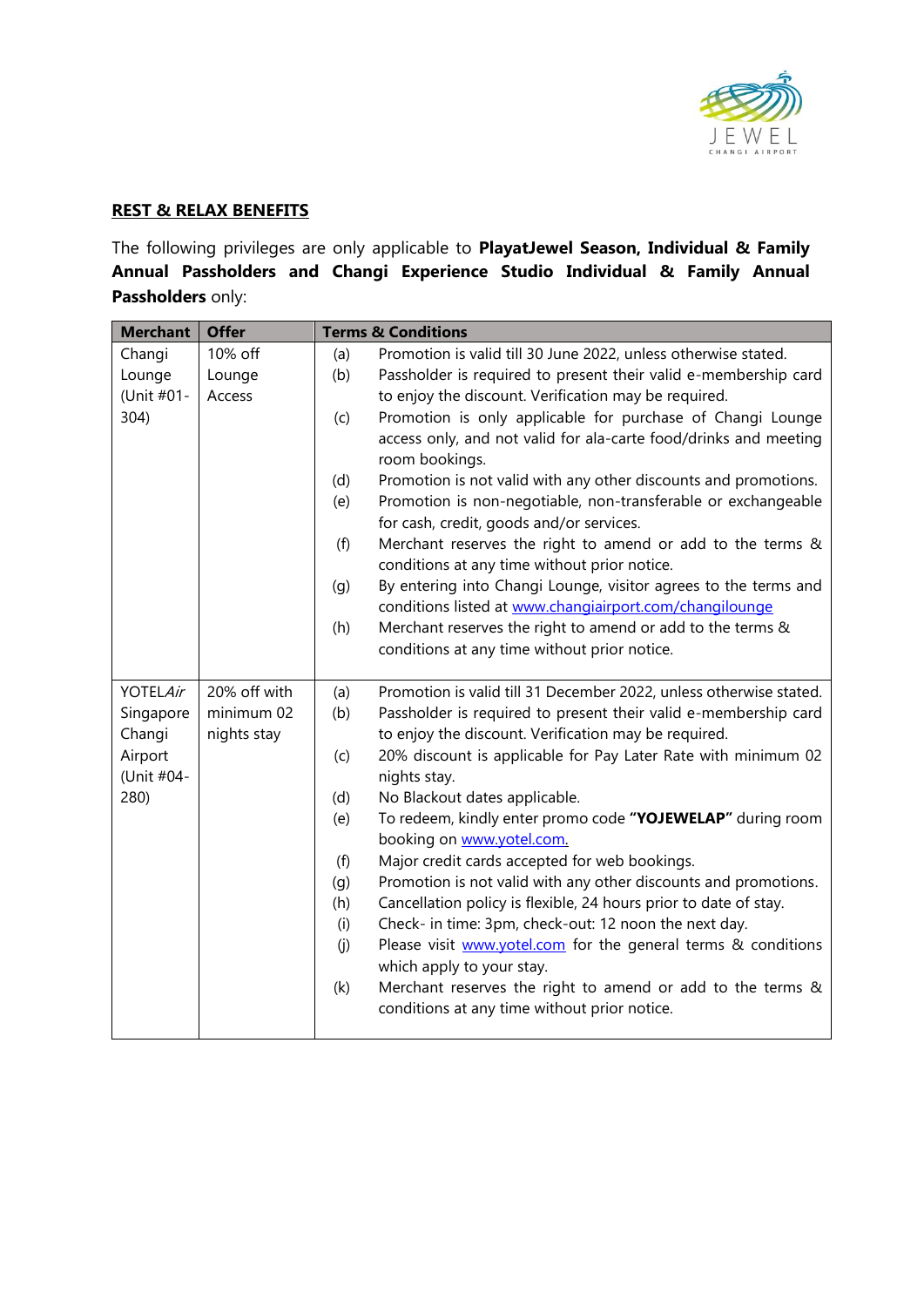

| <b>Merchant</b> | <b>Offer</b>          |     | <b>Terms &amp; Conditions</b>                                                                        |
|-----------------|-----------------------|-----|------------------------------------------------------------------------------------------------------|
| Crowne          | 15% off Best          | (a) | Promotion is valid till 30 December 22 unless otherwise stated.                                      |
| Plaza           | Flex Rate             | (b) | Passholder is required to present their valid e-membership card                                      |
| Changi          |                       |     | to enjoy the discount. Verification may be required upon check                                       |
| Airport         |                       |     | in.                                                                                                  |
| (75)            |                       | (c) | 15% discount is applicable on Best Flex Rate and maximum of 2                                        |
| Airport         |                       |     | rooms per booking.                                                                                   |
|                 |                       | (d) | Rate quoted is per room per night subject to 10% service                                             |
| Blvd.,          |                       |     | charge and prevailing government tax                                                                 |
| $#01-01,$       |                       | (e) | No Blackout dates applicable.                                                                        |
| Singapore       |                       |     | To redeem, kindly enter promo code "CPCAJewel" via                                                   |
| 819664)         |                       | (f) |                                                                                                      |
|                 |                       |     | www.changiairport.crowneplaza.com                                                                    |
|                 |                       | (g) | Major credit cards accepted for web bookings                                                         |
|                 |                       | (h) | Promotion is not valid with any other discounts and                                                  |
|                 |                       |     | promotions.                                                                                          |
|                 |                       | (i) | Cancellation policy is flexible, 24 hours prior to date of stay.                                     |
|                 |                       | (j) | Check- in time: 3pm, check-out: 12 noon the next day.                                                |
|                 |                       | (k) | Please visit https://changiairport.crowneplaza.com/ for the                                          |
|                 |                       |     | general terms & conditions which apply to your stay.                                                 |
|                 |                       | (1) | Merchant reserves the right to amend or add to the terms &                                           |
|                 |                       |     | conditions at any time without prior notice.                                                         |
| Dusit           | Up to 15% off         | (a) | Promotion is valid from 01 January to 30 December 2022.                                              |
| Thani           | <b>Best Available</b> | (b) | Room reservations include:                                                                           |
| Laguna          | Rates                 |     | Breakfast for up to two adults at all-day dining restaurant at                                       |
| Singapore       |                       |     | Greenhouse                                                                                           |
| (11)            |                       |     | Welcome drink upon arrival<br>٠                                                                      |
| Laguna          |                       |     | <b>Complimentary Wifi</b><br>٠                                                                       |
| Golf            |                       |     | <b>Complimentary Parking</b><br>$\bullet$                                                            |
| Green,          |                       |     | Complimentary Dusit Balance Minibar per stay<br>$\bullet$                                            |
| Singapore       |                       |     | Complimentary Dusit Care Kit per stay<br>$\bullet$                                                   |
| 488047)         |                       |     | 20% off Food & Beverage (excluding The Nest restaurant &                                             |
|                 |                       |     | In Room Dining (IRD), and all alcoholic beverages, promotional,                                      |
|                 |                       |     | discounted and set menus in all restaurants)                                                         |
|                 |                       |     |                                                                                                      |
|                 |                       |     | 10% off Spa treatment at Devarana                                                                    |
|                 |                       |     | Enjoy 15% off Best Available Rate on weekday: Sunday to                                              |
|                 |                       | (c) |                                                                                                      |
|                 |                       |     | Thursday (Non-refundable)                                                                            |
|                 |                       | (d) | Enjoy 10% off Best Available Rate on weekend: Friday &<br>Saturday & eve of PH & PH (Non-refundable) |
|                 |                       |     |                                                                                                      |
|                 |                       | (e) | This promotion is not applicable for Frequent Flyer                                                  |
|                 |                       |     | Programme.                                                                                           |
|                 |                       | (f) | To make room reservations, please access below link                                                  |
|                 |                       |     | https://bit.ly/38cEtOy using promo code "JEWELCES"                                                   |
|                 |                       |     | or email to dtlsrsvn@dusit.com.                                                                      |
|                 |                       | (g) | Valid membership pass must be presented upon check-in for                                            |
|                 |                       |     | verification                                                                                         |
|                 |                       | (h) | In the event that no valid membership pass is presented, room                                        |
|                 |                       |     | rates will revert to the hotel's Best Available Rate of the day.                                     |
|                 |                       | (m) | Payment upon check-in after verification of members' e-card.                                         |